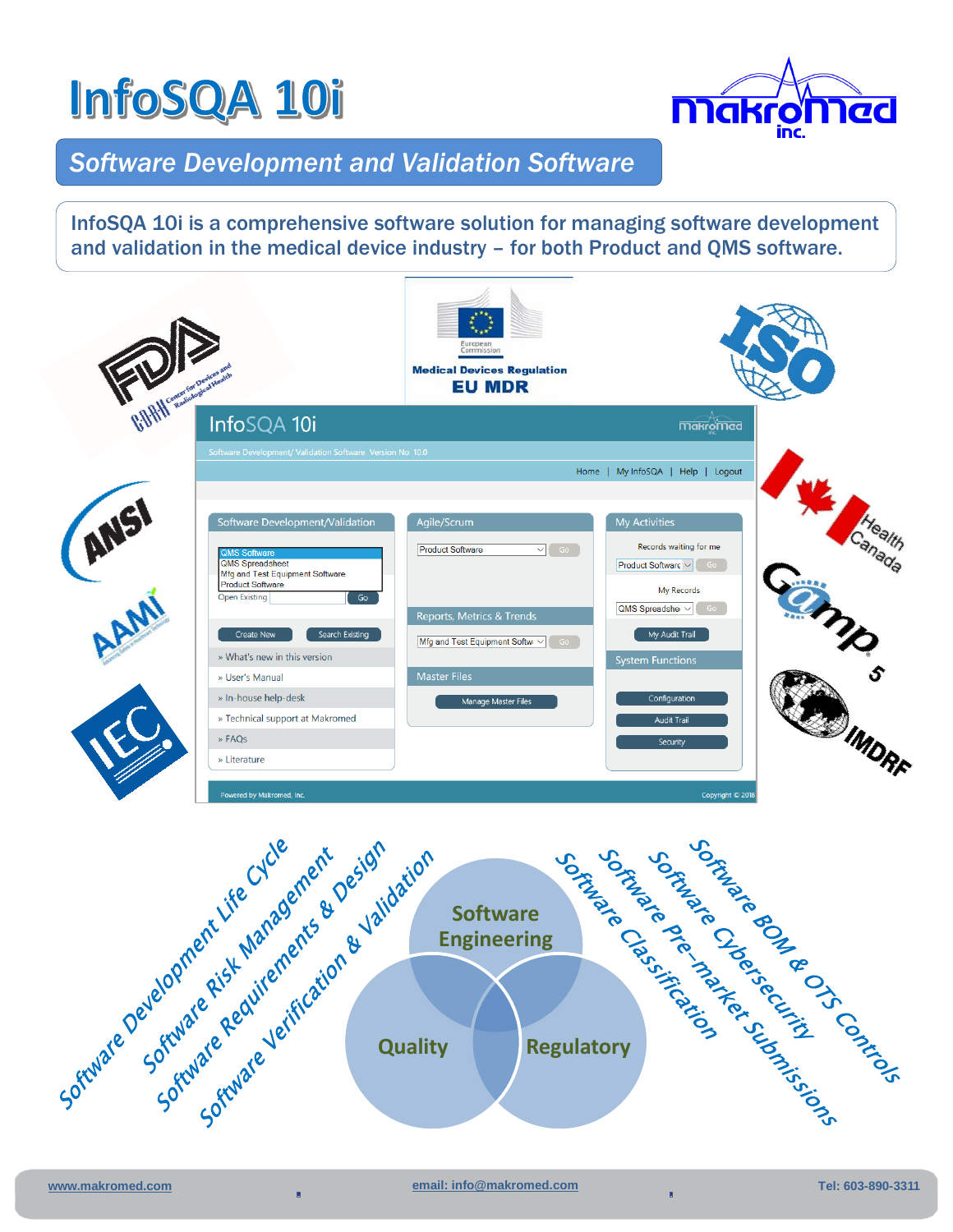

## InfoSQA 10i

#### *Software Development and Validation Software*

- One central place where Software Engineering, Quality and Regulatory teams can collaborate.

 $\overline{a}$ 

 $\overline{a}$ 

- To address the requirements of multiple international regulations and standards.
- For both Product and QMS software.





InfoSQA10i